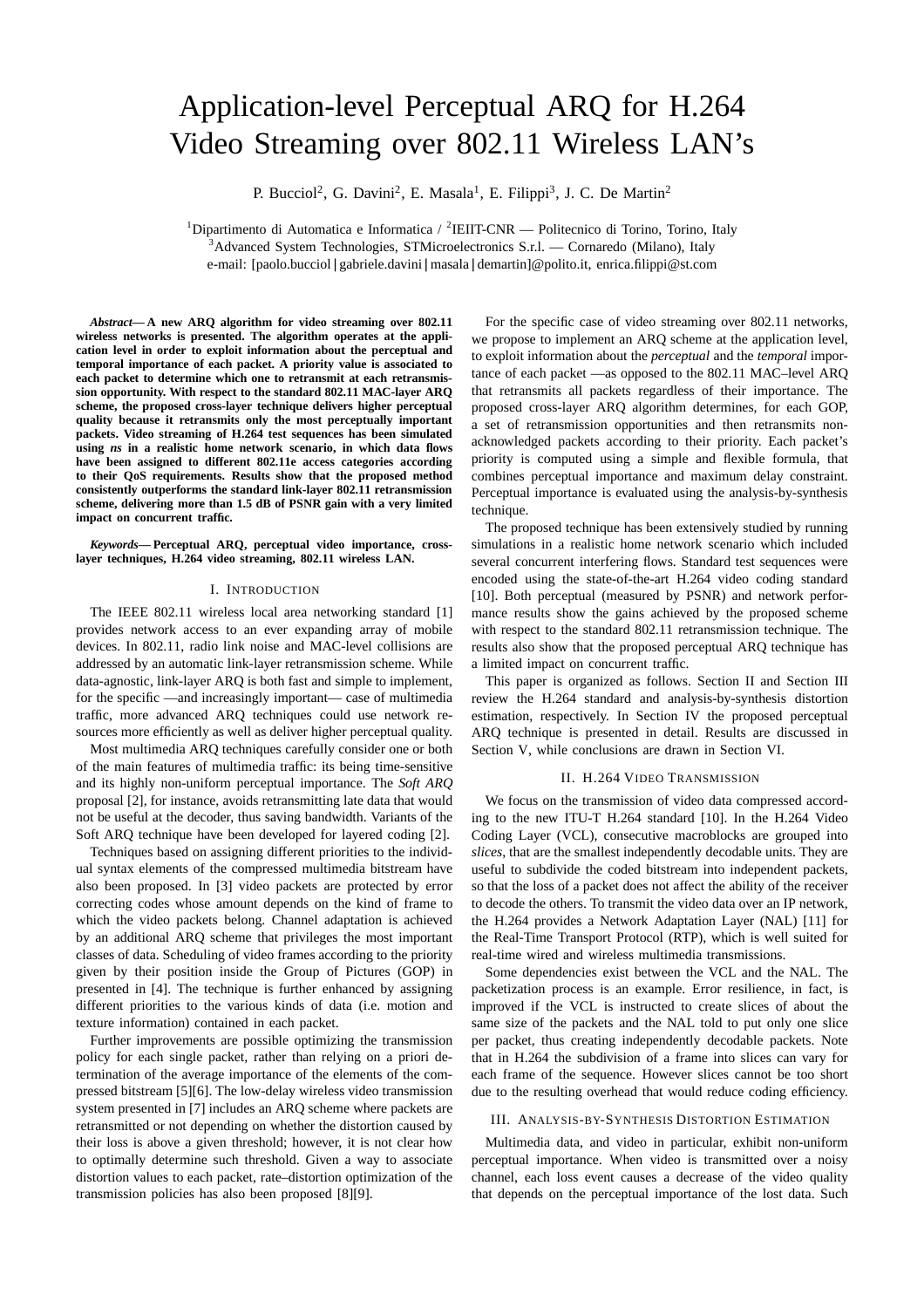

Fig. 1. Block diagram of the analysis-by-synthesis technique.

importance can be defined *a priori*, based on the average importance of the elements of the compressed bitstream, as with the data partitioning approach.

At a finer level of granularity, the importance of a video coding element, such as a macroblock or a packet, could be considered proportional to the distortion that would be introduced at the decoder by the loss of that specific element. The distortion estimate associated to each packet could, therefore, be computed as follows:

- 1) decoding (including concealment) of the bitstream simulating the loss of the packet being analyzed (synthesis stage);
- 2) computation of the distortion (e.g. MSE) between reconstructed and original sequence;
- 3) storage of the obtained value as an indication of the perceptual importance of the analyzed video packet.

Figure 1 shows the block diagram of the above described analysisby-synthesis approach.

The analysis-by-synthesis distortion estimation scheme is independent of the video coding standard. Since it includes the synthesis stage in its body, it can accurately evaluate the effect of both the error propagation and the error concealment. Some applications of the analysis-by-synthesis approach to MPEG coded video can be found in [5] [6] [9].

The complexity and delay of the analysis-by-synthesis classification technique depend on the frame types the sequence is composed of. If only I-type frames are present, the technique is quite simple since each frame is coded independently of the others. If the sequence contains also predicted frames such as in the case of H.264, the algorithm is more complex because error propagation must be taken into account until the end of the GOP.

### IV. CROSS-LAYER PERCEPTUAL ARQ

To take into account the perceptual and temporal importance of each multimedia packet, an application-level, end-to-end ARQ technique using the IP-UDP-RTP/RTCP protocol stack is proposed. Every packet is transmitted once, then it is stored in a retransmission buffer  $RTX_{buf}$  waiting for its acknowledgement. The receiver periodically generates RTCP receiver reports (RR) containing an ACK or a NACK for each transmitted packet. A NACK is generated when the receiver detects a missing packet by means of the RTP sequence number. Packets in the retransmission buffer are sent in the order given by their combined temporal-perceptual priority, as defined in Section IV-B. The performance of the proposed technique depends on a few key parameters, such as the maximum amount of bandwidth  $B_{max}$  granted to retransmissions, the relative weights given to temporal and perceptual importance, and the receiver reports frequency.

#### *A. The Retransmission Scheduling Algorithm*

At the beginning of each GOP, the transmission time of each packet produced by the encoder is determined by equispacing the packets of each frame inside their respective frame interval. Let  $B_{GOP}$  be the bandwidth needed to transmit the current GOP and  $B_{max}$  the maximum amount of bandwidth granted to retransmissions.  $N_{rtx}$  retransmission opportunities are available for the current GOP, where  $N_{rtx} = (B_{max} - B_{GOP})/S_{pck}$  and  $S_{pck}$  elem

is the average packet size. The time instants corresponding to the retransmission opportunities are determined as follows. The total size of each frame is first computed and then the smallest one is identified. The time instant of the first retransmission opportunity is set to be midway between the time instant of the first packet of the smallest frame interval and the last packet of the previous frame. The procedure is repeated until  $N_{rtx}$  opportunities have been determined, considering at each step the opportunities filled by packets of size  $\overline{S}_{pck}$ . This procedure may create retransmission bursts between each frame, but has the advantage to be simple to implement; if desired, a more uniform distribution of the retransmission opportunities is achievable. Note also that the opportunities will not be necessarily completely used.

The algorithm used by the sender to implement the retransmission policy is based on a retransmission buffer  $RTX_{buf}$ . When a packet is sent, it is placed in the  $RTX_{buf}$ , waiting for its acknowledgement, and marked as *unavailable* for retransmission. When an ACK is received, the corresponding packet in the  $RTX_{huf}$  is discarded because it has been successfully transmitted. If a NACK is received, the packet is marked as *available* for retransmission. Packets belonging to the  $RTX_{buf}$  that will never arrive at the decoder in time for playback are discarded. To limit the impact of receiver report losses, the sender piggybacks the highest sequence number for which it received an ACK or NACK. The receiver always repeats in the receiver reports the status information for all the packets whose sequence number is less than the piggybacked one.

When a retransmission opportunity approaches, a priority function (see Section IV-B) is computed for each packet marked as  $available$  in the  $RTX_{buf}$  and the one with the highest priority is transmitted. It is important to stress that the retransmission opportunities computed according to  $B_{max}$  *not necessarily* will be actually used by the algorithm, leading to an actual bandwidth usage which can be considerably lower than  $B_{max}$ . .

#### *B. The Priority Function*

In a real-time streaming scenario each packet must be available at the decoder a certain amount of time before it is played back to allow the decoder to process it. Let  $t_n$  be the time the  $n$ -th frame is played back. All packets containing data needed to synthesize the *n*-th frame must be available at the decoder at time  $t_n - T_P$ where  $T_P$  is the decoder processing time. Note that the temporal dependencies present in the coded video (e.g. due to B-type frames) must also be taken into account.

For each packet  $i$  belonging to the  $n$ -th frame we define its deadline (i.e. the time instant by which the packet must reach the decoder) as  $t_{i,n} = t_n - T_P$ . If a packet never arrives, or arrives after  $t_{i,n}$ , it produces a distortion increase  $D_{i,n}$  that can be evaluated using the analysis-by-synthesis technique. The sender should always select a packet for transmission only among the ones that can arrive before their deadline, i.e.  $t_{i,n} > t_s + FTT$ , where  $t_s$  is the instant of the next retransmission opportunity and  $FTT$ (Forward Trip Time) is the time needed to transmit the packet, which is typically time-varying, due to the network state. Defining the distance from the deadline as  $\Delta t_{i,n} = t_{i,n} - t_s$ , the previous condition can be rewritten as  $\Delta t_{i,n} > FTT$ .

At any given time a number of packets satisfy the condition  $\Delta t_{i,n} > FTT$ . A policy is needed to choose which packet must be retransmitted and in which order. Consider the packets containing the video data of a certain frame: each packet has the same  $\Delta t_{i,n}$ . Within a frame the sender should transmit, or retransmit, the packet with the highest  $D_{i,n}$  that has not been yet successfully received. The decision is not as clear when choosing between sending an element A with low distortion  $D_{A,n-1}$  in an older frame and an element *B* with high distortion  $D_{B,n}$  in a newer frame. In other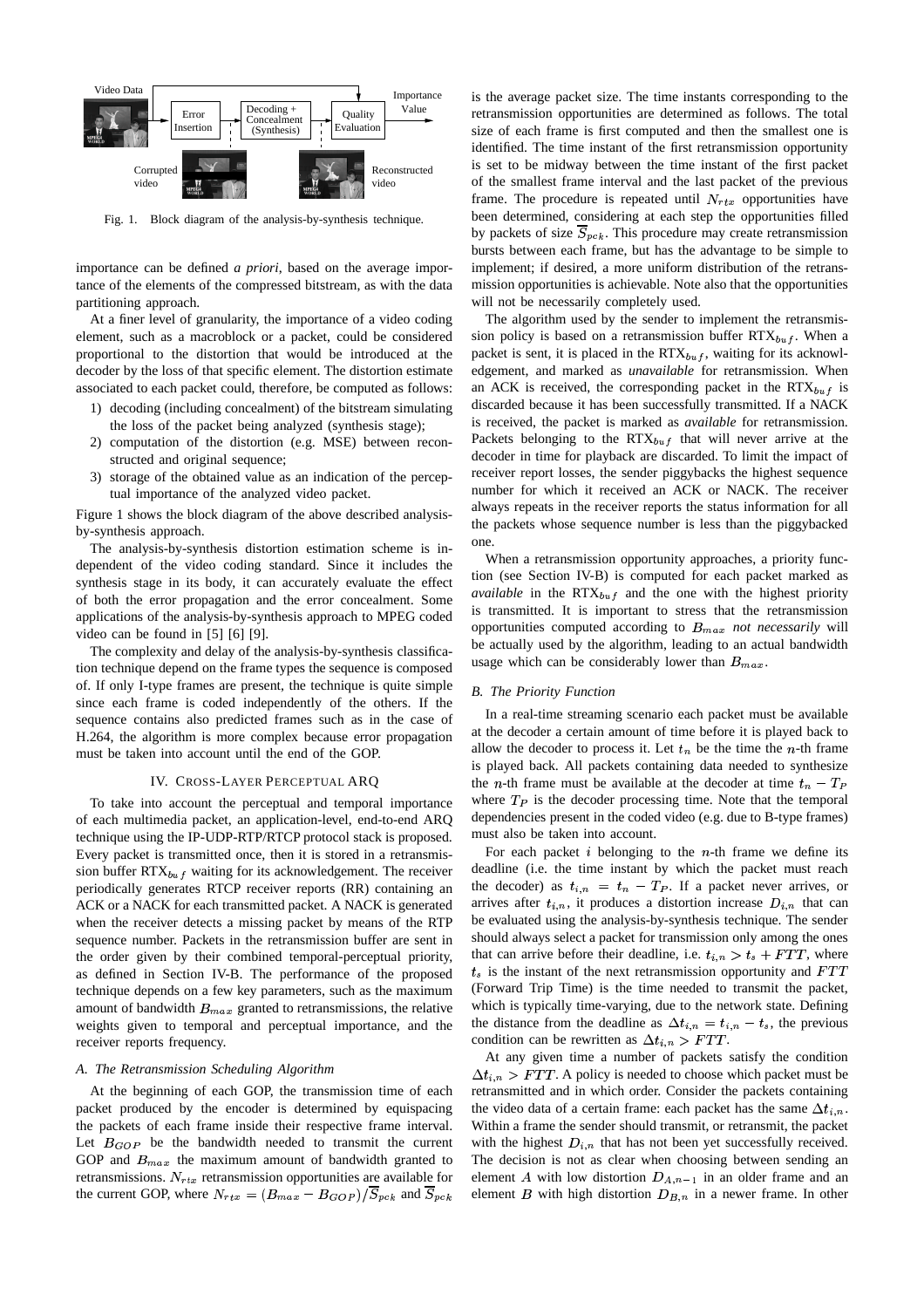

Fig. 2. The 802.11 network topology.

Tab. 1. Characteristics of the concurrent streams.

| Stream     | Bandwidth      |  |  |
|------------|----------------|--|--|
| Video1     | $1.5$ Mbit/s   |  |  |
| Video2     | $3$ Mbit/s     |  |  |
| Video3     | 6 Mbit/s       |  |  |
| <b>FTP</b> | variable       |  |  |
| VoIP       | $70 \;$ kbit/s |  |  |

words, there is a tradeoff between the importance of the video data and its distance from the deadline (which can be seen as a sort of temporal importance.) A reason in favor of sending <sup>A</sup> is because its playback time is nearer  $(\Delta t_{A,n-1} < \Delta t_{B,n})$ , that reduces the number of opportunities to send it. On the other hand, if  $B$  arrives at the decoder, it will reduce the potential distortion of a value greater than A (because  $D_{B,n} > D_{A,n-1}$ .) A detailed study of the problem can be found in [2].

A retransmission policy is needed to select at each retransmission opportunity the video packet that optimizes a given performance criterion. We propose to compute, for each packet, a priority function of both its potential distortion and its distance from the deadline:

$$
V_{i,n} = f(D_{i,n}, \Delta t_{i,n}).
$$
\n<sup>(1)</sup>

The retransmission policy consists of sending packets in decreasing order of priority  $V_{i,n}$ . The issue is to find an effective, and, if possible, simple, function that combines the distortion value with the distance from the deadline. We propose to use the following function:

$$
V_{i,n} = D_{i,n} + wK \frac{1}{\Delta t_{i,n}},\tag{2}
$$

where  $K$  is a normalization factor, computed as the product of the mean value of the distortion and the receiver buffer length  $T_B$ in seconds as in the following formula

$$
K = \overline{D_{i,n}} \cdot T_B. \tag{3}
$$

The normalization factor,  $K$ , is designed to balance the perceptual and temporal importance of the packet for the average case. The size of the receiver buffer  $T_B$  is, in fact, approximately equal to the mean value of the distance from the deadline, assuming that the receiver buffer is almost full. The weighting factor  $w$  in Eq. (2) is introduced to control the relative importance of the perceptual and temporal terms of the formula.

#### V. RESULTS

The proposed technique has been implemented and tested using *ns* [12]. The simulator implements an 802.11e MAC layer [13] over

Tab. 2. Performance of the proposed ARQ scheme as a function of the maximum transmission bandwidth; *foreman* sequence.

| $B_{max}$<br>(%) | Used<br>bandwidth $(%)$ | <b>PSNR</b><br>(dB) | Application-layer<br>packet loss rate $(\%)$ |  |
|------------------|-------------------------|---------------------|----------------------------------------------|--|
| 170              | 36                      | 32.59               | 16.60                                        |  |
| 200              | 45ء                     | 35.13               | 92                                           |  |

Tab. 3. Performance of the proposed ARQ scheme as a function of the maximum transmission bandwidth; *paris* sequence.

| $B_{max}$<br>(% ) | Used<br>bandwidth (%) | <b>PSNR</b><br>(dB) | Application-layer<br>packet loss rate (%) |  |
|-------------------|-----------------------|---------------------|-------------------------------------------|--|
| 170               | 143                   | 32.86               |                                           |  |
| 250               | -63                   | 34.26               | . 66                                      |  |

an 802.11a physical layer with a channel bandwidth of 36 Mbit/s. A packet error model has been implemented in *ns* based on BER curves obtained from 802.11 channel measurements, with different noise levels and packet sizes. The scenario is shown in Figure 2. Traffic has been assigned to the 802.11e Access Categories as follows. The FTP stream is assigned to Access Category 0 (AC0). The tested H.264 stream is assigned to AC1, while all the remaining video flows are sent as AC2. The VoIP flows and the receiver reports are assigned to AC3, to provide protection against receiver report losses. The highest QoS is clearly offered by AC3. The maximum number of MAC retransmissions is three for all the classes except AC1, for which no MAC level retransmissions are used. We assigned the tested H.264 video stream and the other video flows to different access categories because the retry limit can be specified only for each access category and not for each flow. To ensure fairness in the comparisons, however, the tested H.264 stream flow has been assigned to an access category whose priority is lower than the other video streams. Table 1 reports the bandwidth of the concurrent flows. The rate of the RTCP flow due to the receiver reports is very modest. It ranges from 3 to 6 kbit/s for a 100 ms receiver report interval, and, if needed, could be further improved by packing ACK and NACK information more efficiently than the current implementation.

The standard *foreman* (QCIF, 176×144, 15 fps) and *paris* (CIF,  $352 \times 288$ , 30 fps) test sequences have been encoded using version 6.1e of the H.264 test model software [10] with a fixed quantization parameter, resulting in a bitrate of respectively 128 kbit/s and 765 kbit/s. The GOP encoding scheme is IBBPBBPBBPBB. The encoding distortion is 38.48 dB and 35.68 dB for the *foreman* and *paris* sequence respectively. Each sequence is concatenated with itself to reach a length of approximately 500 s. The video encoder is instructed to make RTP packets whose size is approximately constant. The playout buffer size is 1 s long. The decoder implements a simple temporal concealment technique that replaces a corrupted or missing macroblock with the macroblock in the same position in the previous frame.

The first set of results shows the performance of the proposed ARQ technique for different values of the maximum bandwidth parameter,  $B_{max}$ , expressed as a percentage of the sequence average bitrate. Table 2 and 3 show the PSNR performance for the *foreman* and *paris* sequences. Note that the actual bandwidth used by the algorithm is much lower, as shown by the second column of the previous tables. The  $B_{max}$  value is, in fact, the *peak* transmission bandwidth, fully used only when a GOP is particularly difficult to transmit. Therefore, the PSNR gain comes from the peak bandwidth increase that allows the algorithm to timely retransmit a higher number of packets when it is more needed.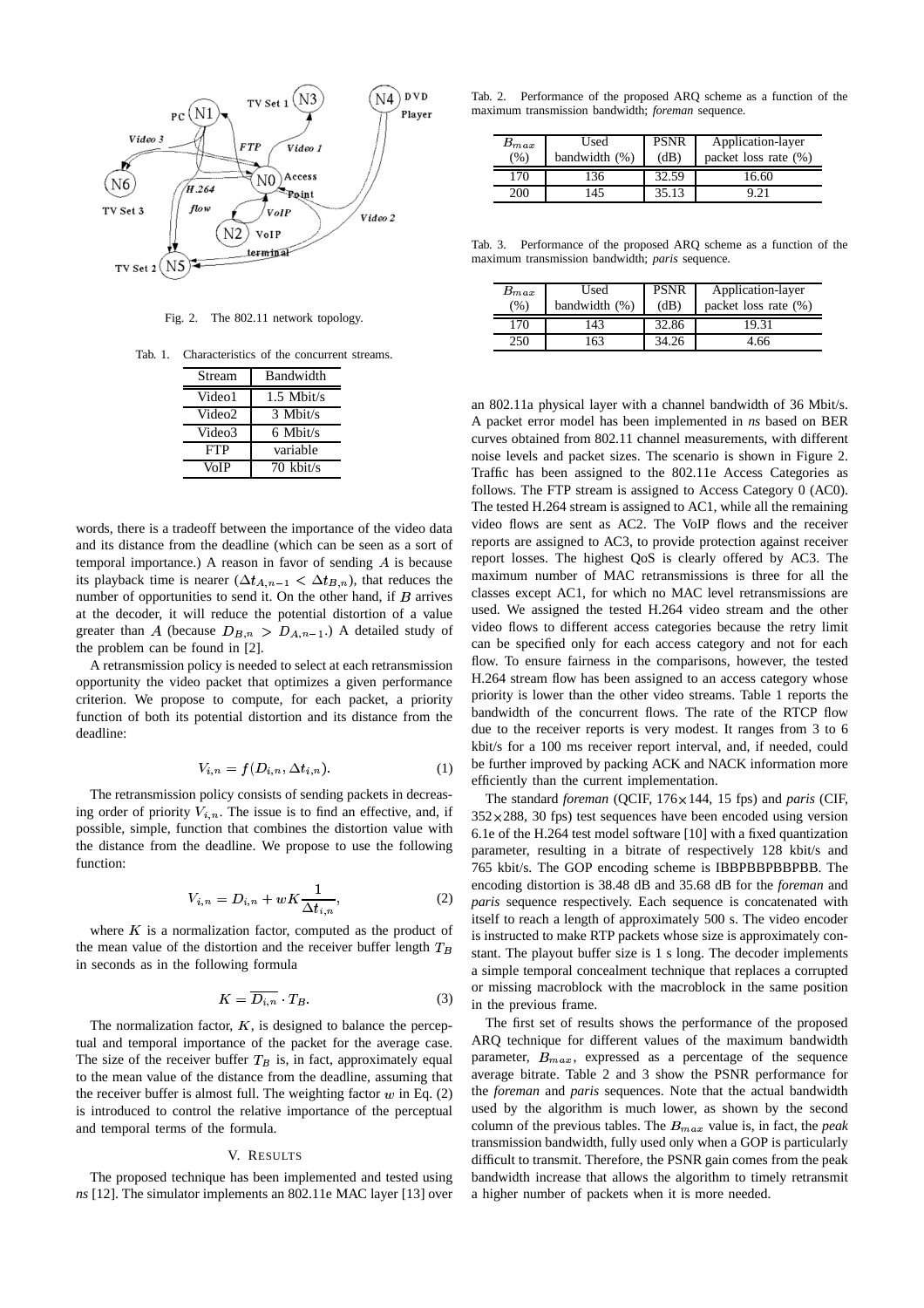Tab. 4. Performance of the MAC-level ARQ scheme; the maximum number of retransmissions is equal to three.



Fig. 3. Used bandwidth as a function of the retry limit for the MAC-level ARQ case; *paris* sequence.

A second set of results regards the comparison with the standard 802.11 MAC level ARQ scheme. Table 4 shows the PSNR results achieved by the MAC level ARQ scheme. The maximum number of retransmissions at MAC level has been set to three, which is a good tradeoff between error-robustness, delay and network usage. The results indicate that the proposed cross-layer perceptual ARQ technique can achieve a higher PSNR value with respect to the standard MAC level ARQ technique, using a slightly higher amount of retransmission bandwidth. For the *foreman* sequence, the PSNR value using about the same retransmission bandwidth is lower but remember that the other video sources are assigned to a higher-QoS access category than the H.264 video stream, therefore the performance of the proposed ARQ technique is underestimated. With a modest transmission bandwidth increase, however, the PSNR performance is definitely higher also for the *foreman* sequence. In particular, the gain for the two considered sequences ranges from 1.6 to more than 2 dB. The performance gain is easily explained considering that the proposed ARQ algorithm has access to information not available to the link-layer level, such as the perceptual importance and the deadline of each packet. The standard 802.11 MAC level ARQ technique simply retransmits each packet until success or until reaching the maximum number of allowed retransmissions, regardless of its usefulness for the multimedia decoding process. Moreover, note that, even though the packet loss rate of the proposed ARQ technique is higher compared to the standard 802.11 ARQ technique (compare, for

Tab. 5. Performance of the proposed ARQ scheme as a function of the parameter; *paris* sequence.

| Weight<br>parameter | <b>PSNR</b><br>(dB) |
|---------------------|---------------------|
|                     | 34.26               |
|                     | 33.80               |
| 13                  | 33.62               |



Fig. 4. PSNR as a function of the retry limit for the MAC-level ARQ case; *paris* sequence.

Tab. 6. Impact of the various techniques on concurrent traffic. Retry limit set to 3 for the MAC-level ARQ;  $B_{max}$  set to 170% for the proposed ARQ. *Paris* sequence.

| Technique     | Video1    | Video2    | Video3     | VoIP      |
|---------------|-----------|-----------|------------|-----------|
|               | PLR $(%)$ | PLR $(%)$ | PLR $(\%)$ | PLR $(%)$ |
| MAC-level ARO | 25.72     | 28.23     | 27.89      | 0.33      |
| proposed ARQ  | 26.32     | 29.20     | 28.90      | 0.34      |

instance, the first row of Table 3 with Table 4), the PSNR of the proposed technique is higher. The packet losses are, in fact, concentrated on less perceptually important packets, for instance the ones containing B-type frames. The perceptual importance of these packets is limited because their data are not used to predict subsequent frames, therefore the visual artifacts caused in case of loss are limited to the frame to which they belong.

The performance of the MAC-level ARQ technique is now evaluated to assess the impact of the retry limit setting. Figure 3 and 4 show the performance of the MAC-level ARQ scheme as a function of the retry limit, in terms of used transmission bandwidth and PSNR values. The first graph clearly shows that the used bandwidth saturates if the maximum number of retransmissions is increased over a certain threshold, that is about three in our simulations. The PSNR presents a maximum for that value. For higher values, the performance decreases due to the higher packet delay caused by severe network congestion.

An important parameter of the proposed ARQ method is the weight given to the temporal importance  $(w$  in Equation 2). Table 5 shows the PSNR values for three different values of the parameter for the *paris* sequence. The value that maximizes the performance is zero. In fact, the number of perceptually important packets present in the *paris* sequence is limited, hence it is always important to privilege them by setting the temporal importance weight  $w$  to zero, regardless of less important packets whose deadline may be closer.

Finally, the impact of the proposed ARQ technique on the concurrent traffic is assessed. Table 6 shows the packet loss rate experienced by the concurrent flows in the network. The FTP flow is not shown because the throughput it can deliver is very limited and not significant due to the high network congestion. The packet loss rate increase for the video streams is very limited, namely about 1%, and it is negligible for the VoIP transmissions.